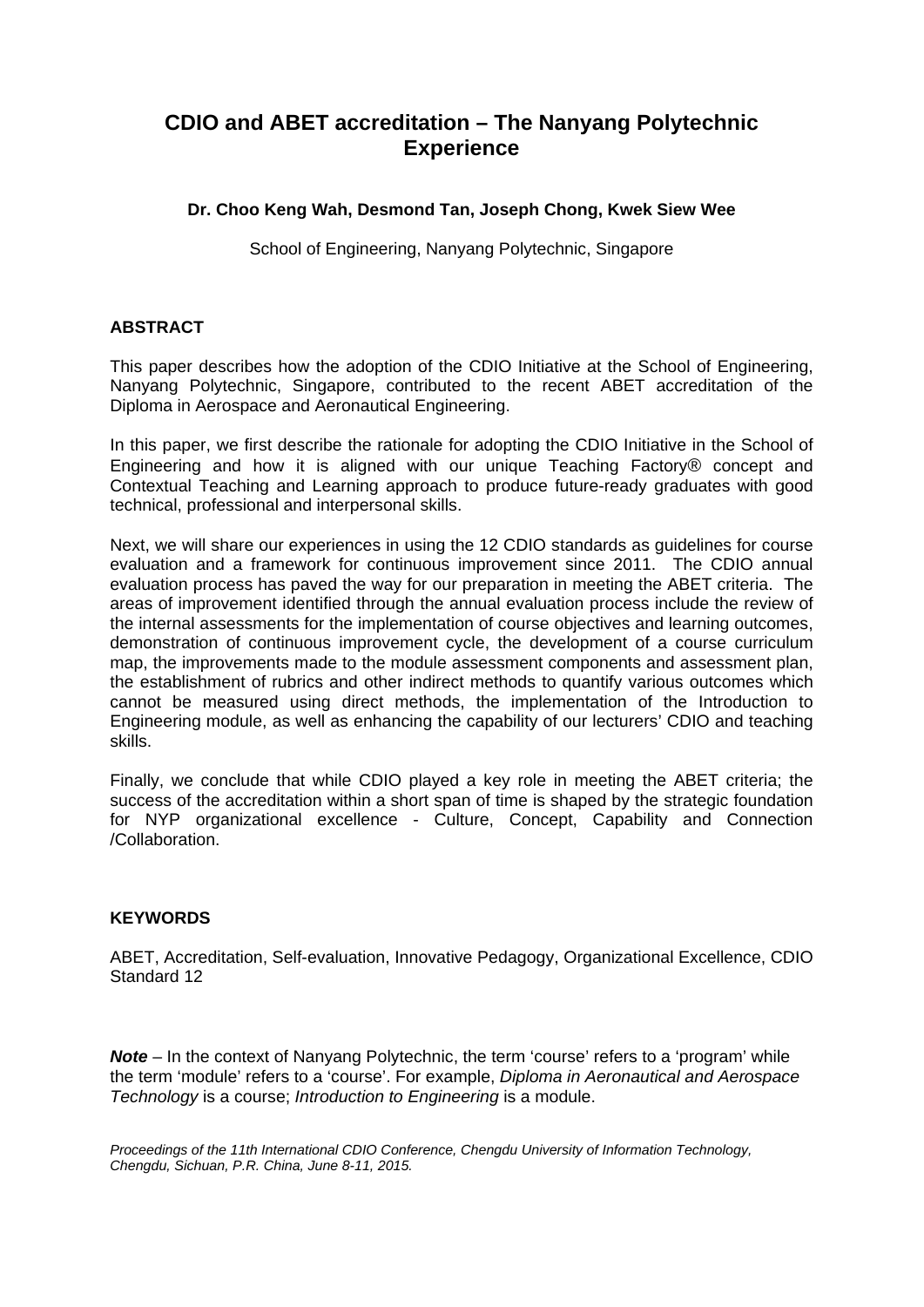#### **INTRODUCTION**

Nanyang Polytechnic (NYP) was accepted as a CDIO collaborator in 2011 and the course managers have since carried out self-assessments on their respective diploma courses annually by gathering evidences and using rubrics to rate its status (a score of 0-5) with respect to each of the twelve CDIO standards.

In this paper, we give a brief description on NYP Teaching Factory® (TF) concept and Contextual Teaching and Learning approach (CTL), the rationale for adopting the CDIO Initiative in the School of Engineering (SEG) as well as how it is aligned with our TF concept.

Next, we share our experiences in using the 12 CDIO standards as guidelines for course evaluation and a framework for continuous improvement and how this annual selfassessment exercise has paved the way for our preparation in meeting the ABET criteria for the Diploma in Aeronautical & Aerospace Technology (DAAT).

Finally, we conclude that while CDIO plays a key role in meeting the ABET criteria; the success of the accreditation within a short span of time is shaped by the strategic foundation for NYP organizational excellence - Culture, Concept, Capability and Connection /Collaboration.

# **NYP TEACHING FACTORY**® **AND CDIO**

The TF concept is a unique pedagogical concept in NYP where we aim to provide students with an education that is driven by present and anticipated industry needs in order to produce industry-ready graduates with good technical, professional and interpersonal skills. A key aspect of TF involves simulating industry environments and facilities within the campus to emulate the real world where project work is an important integral component. Through close linkage with the industry (both locally and overseas) and government agencies (Roza, 2010), students will work full-time in a semester on projects from industry as well as in-house projects in an industry-like, project-infused training environment with real-life requirements and state-of-the art equipment.

For example, a "NYP Technology Park" was set up in the southern part of the campus in order for students to learn cross-disciplines teamwork and involve in innovative project work. The park houses all the technology-based courses in the School of Engineering, the School of Chemical and Life Science, the School of Information Technology, the School of Digital and Interactive Media and the School of Design. It is part of "Borderless Schools Concept" in the NYP model for organizational excellence (see Appendix A) that allows students and staff from various disciplines to interact through joint projects, cross-teaching and learning, with optimization of the utilization of resources.

We believe that students learn best when they are part of this environment and are engaged in learning both the science and art of engineering. In addition to applying their engineering knowledge, technology and techniques, they learn the culture of innovation and teamwork, sharpen their problem solving and communication skills, conduct their activities ethically and professionally, as well as learn to work with cost, quality, reliability and deadline constraints.

In the area of teaching and learning, Contextual Teaching and Learning approach (CTL) was adopted in NYP where lecturers relate subject content to real world situations and motivates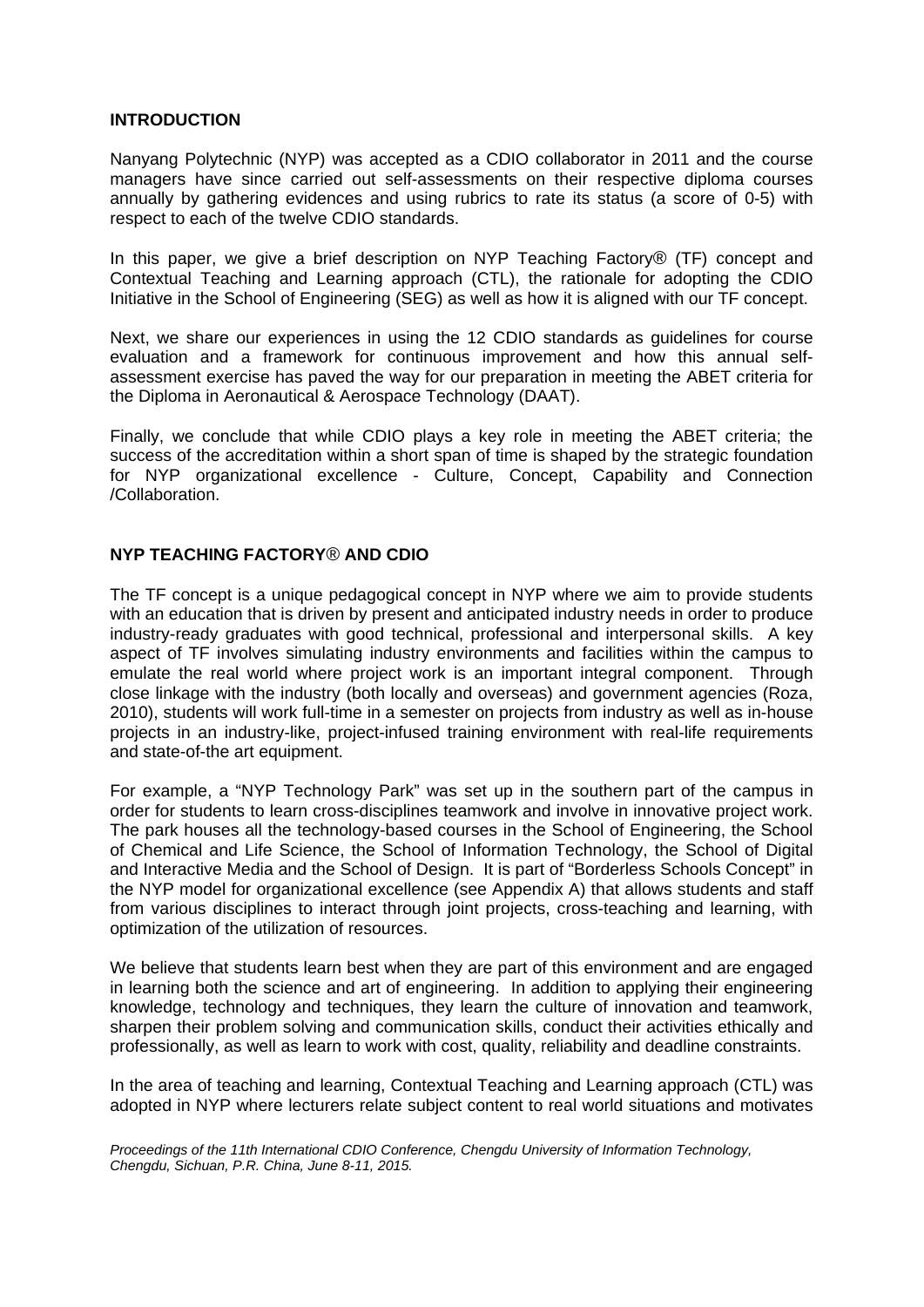students to connect acquired knowledge to applications in real lives. The different schools in NYP will use a variety of teaching and learning approaches to match the learning outcomes, content and context of the disciplines that are covered in a school. In the case of School of Engineering, the CDIO program is adopted.

The rationale for adopting the CDIO program lies in the goals of the CDIO program. The goals of the CDIO program are to educate students who are able to master a deep working knowledge of technical fundamentals; lead in the creation and operation of new products and systems; and understand the importance and strategic impact of research and technological development on society. These goals are aligned to NYP's TF and CTL. That is, both aim to develop students who are industry-ready professionals.

# **SELF-EVALUATION OF COURSES USING CDIO RUBRICS**

Since 2011, SEG has been a member of the CDIO initiative and we have been using the 12 CDIO standards as guidelines for course evaluation and a framework for academic design and continuous improvement in four theme areas: curriculum, workspaces, approaches to teaching and learning, and assessment practices. The evaluation is done using two documents: the CDIO standards evaluation with customized rubrics on a six point scale and examples of evidence of compliance.

In general, the feedback received from the course managers in using the rubrics to reflect the quality of the diploma courses is positive. They found the rubrics to be clear and usable. They also reflected that the examples of evidence of compliance with the CDIO standards help in collecting the types of evidences that are needed to determine the level of compliance with each standard. However, they felt that certain rubrics are subject to the interpretation of individual course manager and there is a need to contextualize the types of evidences required for each standard.

In order to have a consistent evaluation of all the eleven diploma courses that are offered in SEG, the school decided to standardize and contextualize the level of compliance to each of the CDIO standards. The next section describes the standardization process in details using the Diploma in Aeronautical and Aerospace Technology (DAAT) as a case study.

# *Self-Assessment Experience for DAAT*

The DAAT course has a cohort size of 50 students and it provides a three-year practiceoriented and industry-relevant curriculum to students leading to a diploma qualification. The course embarked on its first course evaluation using the CDIO standards evaluation with customized rubrics in 2012. The evaluation results for DAAT from 2012 to 2014 are presented in Table 1.

With our TF concept and model of organizational excellence, DAAT fares well in the following standards: design-implement experiences (Standard 5), engineering workspaces (Standard 6) and enhancement of staff competence (Standard 9). In the area of enhancing staff teaching competence (Standard 10), the school has put in place a structured and customized program (Shankar & Suppiah, 2014) to provide support for staff to enhance their competence in integrated learning experiences (Standard 7), active and experiential learning (Standard 8),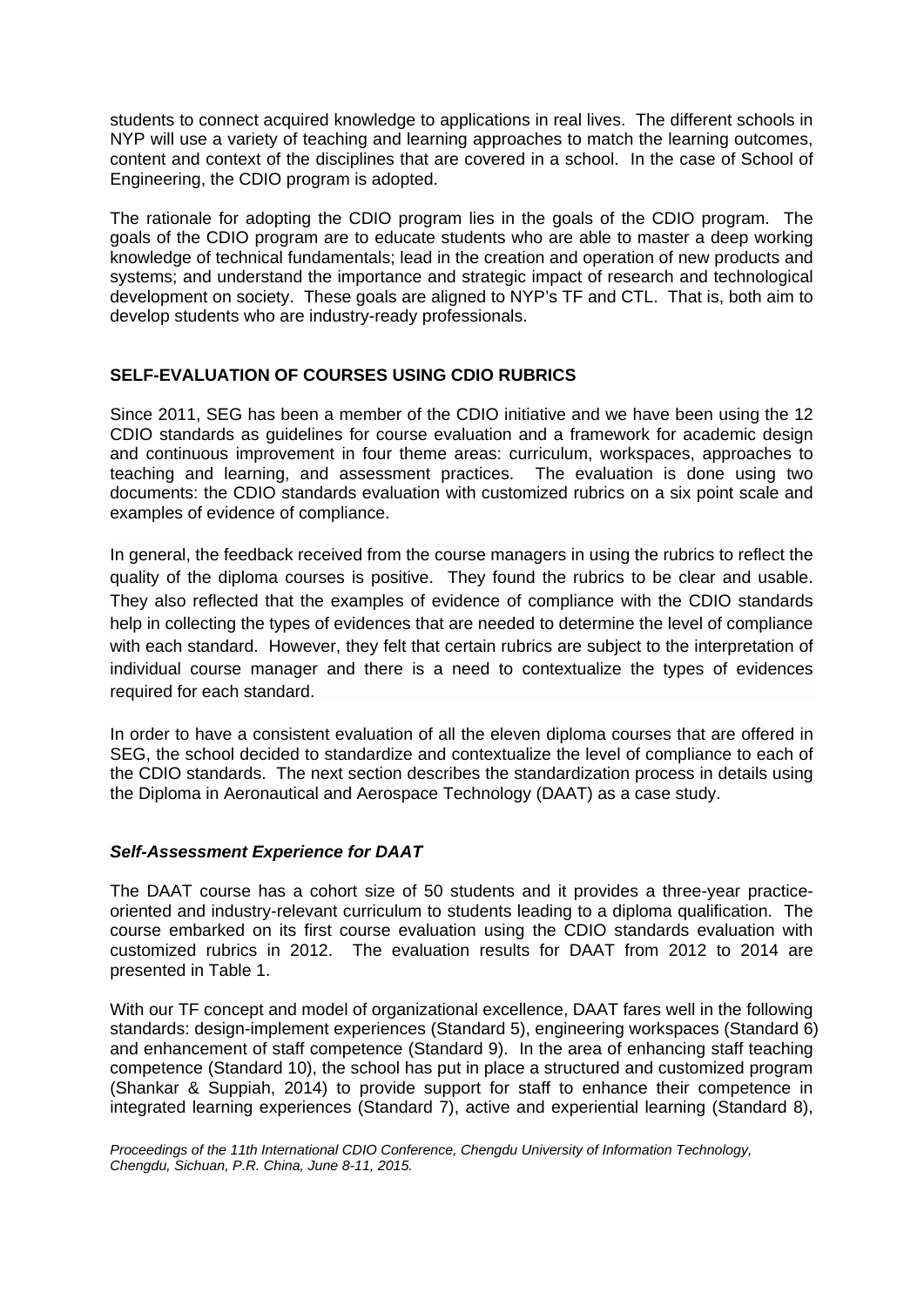and assessing student learning (Standard 11). Research will be conducted to study the impact and effectiveness of the implementation that was carried out for the 7 standards that are mentioned above.

| <b>CDIO Standard</b> |                                            | 2012           | 2013           | 2014           |
|----------------------|--------------------------------------------|----------------|----------------|----------------|
| $\mathbf{1}$         | <b>CDIO as Context</b>                     | $\overline{3}$ | $\overline{3}$ | 3              |
| 2                    | <b>Learning Outcomes</b>                   | 3              | $\overline{3}$ | $\overline{4}$ |
| 3                    | <b>Integrated Curriculum</b>               | $\overline{3}$ | $\overline{4}$ | 4              |
| $\overline{4}$       | Introduction to Engineering                | $\overline{2}$ | $\overline{4}$ | $\overline{4}$ |
| 5                    | Design-implement Experiences               | 3              | 5              | 5              |
| 6                    | <b>Engineering Workspaces</b>              | 4              | 5              | 5              |
| $\overline{7}$       | <b>Integrated Learning Experiences</b>     | 3              | $\overline{4}$ | $\overline{4}$ |
| 8                    | <b>Active Learning</b>                     | 3              | $\overline{4}$ | $\overline{4}$ |
| 9                    | <b>Enhancement of Faculty Competency</b>   | $\overline{4}$ | $\overline{4}$ | $\overline{4}$ |
| 10                   | Enhancement of Faculty Teaching Competency | $\overline{4}$ | 5              | 5              |
| 11                   | <b>Learning Assessment</b>                 | $\overline{4}$ | $\overline{4}$ | 4              |
| 12                   | Program Evaluation                         | 3              | $\overline{3}$ | 3              |

Table 1. Rubric Scores (0-5) for DAAT from 2012 to 2014

The standardization process for other CDIO standards is as follows:

# *Standard 1 – CDIO as Context*

The level of compliance is at 3, that is, CDIO is adopted as the context for the engineering diploma courses and is implemented in one or more years of the course. In order to move to higher level of compliance, the course manager and his team is to include a description of CDIO in all of the course publications and websites, and they are to continue to communicate the CDIO principle of teaching and learning regularly to all stakeholders, especially the students.

# *Standard 2 – CDIO Syllabus Outcomes*

The level of compliance is at 4, that is, the learning outcomes of the diploma course are aligned with institutional vision and mission, and levels of proficiency are set for each outcome. The process of establishing the learning outcomes which are adapted from the CDIO syllabus; setting the proficiency levels for each learning outcome; validating the outcomes with all stakeholders; reviewing the curriculum in order to align the learning outcomes from module to the learning outcomes at the course level, and from the course to institutional vision and mission are depicted in Figure 1. In order to move to higher level of compliance, the existing Curriculum Development & Review Committee and sub-Committee will regularly review the learning outcomes and make changes to the learning outcomes based on the stakeholder's needs.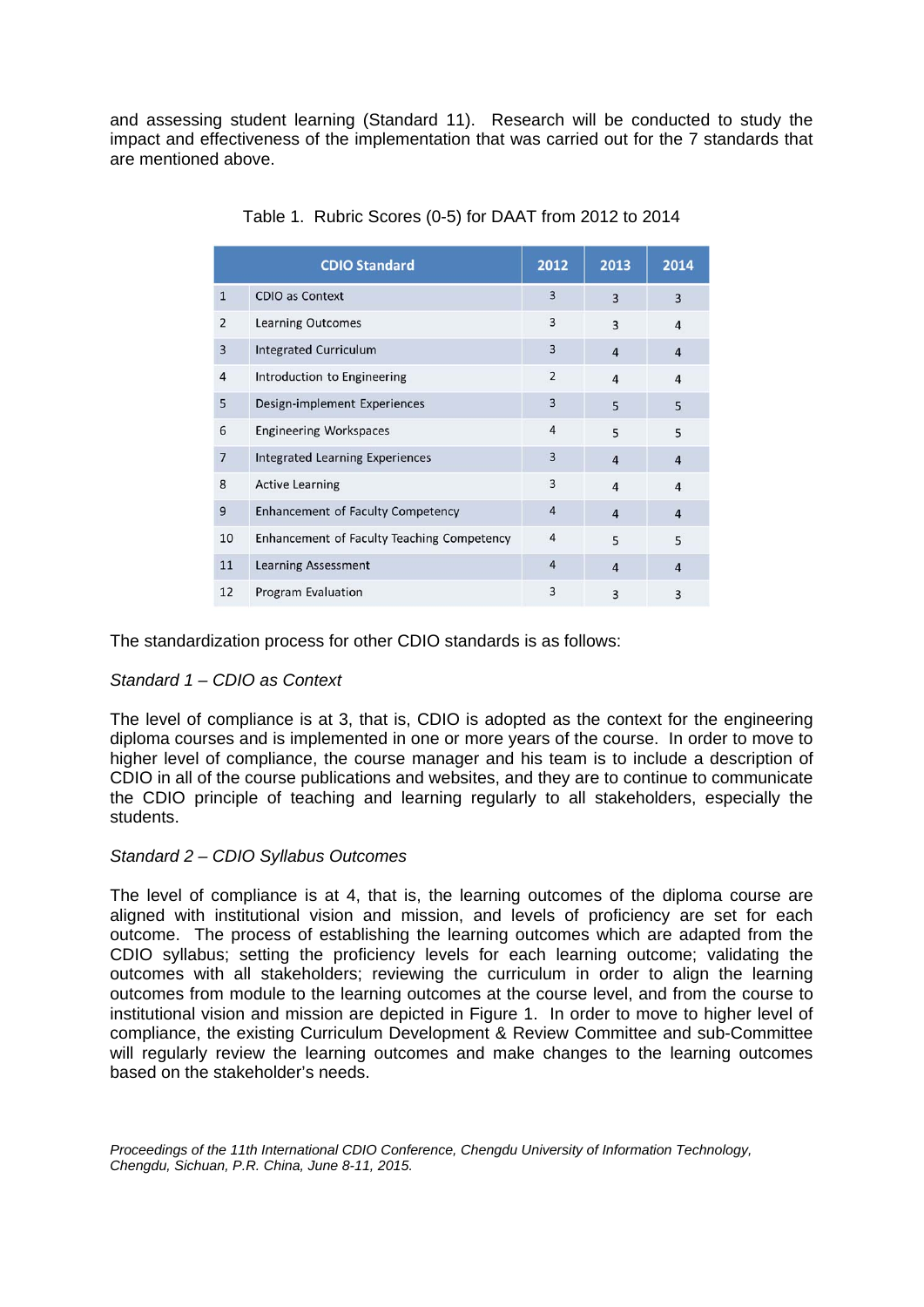#### *Standard 3 – Integrated Curriculum*

The level of compliance is at 4, that is, there is evidence that personal, interpersonal, product, process, and system building skills are addressed in all modules responsible for their implementation. The evidences include the Integrated Curriculum Map (see Figure 2), mapping of learning outcomes at the module level to those at the course level, aligning the learning outcomes by module coordinators and include these alignments in the Module Synopsis, Syllabus, and Instructional Outcome and Module Assessment Plan documents. In order to move to higher level of compliance, the existing Curriculum Development & Review Committee and sub-Committee will regularly review the integrated curriculum and make recommendations.

#### *Standard 4 – Introduction to Engineering*

The level of compliance is at 4, that is, there is documented evidence that students have achieved the intended learning outcomes of the introductory engineering course. In 2012, one gap identified by the course manager and his team from the self-assessment exercise was the absence of an introductory module that matches the requirement of this standard. In 2013, the introduction to engineering module was implemented in the curriculum of DAAT. The course manager and his team believed that by including the introduction to engineering module in the first semester of students' first year of study will further stimulate students' interest in, and strengthen their motivation for, the practice of engineering through problem solving and design.

The implementation of the introduction to engineering module in DAAT course followed the general framework (Goh, Lim, & Ang, 2014) that was developed at the school level. The framework emphasizes the relevance of knowledge covered in the first semester of study to the engineering disciplines, and the use of this integrated knowledge in engineering practices, as well as the essential personal and interpersonal skills. The feedback received from staff and students were positive and encouraging since its implementation in 2013. In order to move to higher level of compliance, research will be conducted to study the impact and effectiveness of the implementation.

# *Standard 12 – Program Evaluation*

The level of compliance is at 3, that is, the program evaluation methods are being implemented across the course to gather data from students, faculty, course leaders, alumni, and other stake-holders. The evidences include the enhanced Module Review Report that is to be prepared by module coordinator to evaluate the achievement of the learning outcomes at the module level; the enhanced Curriculum Review Report that is to be prepared by course manager to evaluate the achievement of the learning outcomes at the course level; and the CDIO Self-assessment Report that is to be prepared by course manger to evaluate the level of compliance to the twelve CDIO standards. In order to move to higher level of compliance, more data are to be gathered from all stakeholders, for example conduct exit interview with graduating students on their views of the learning outcomes.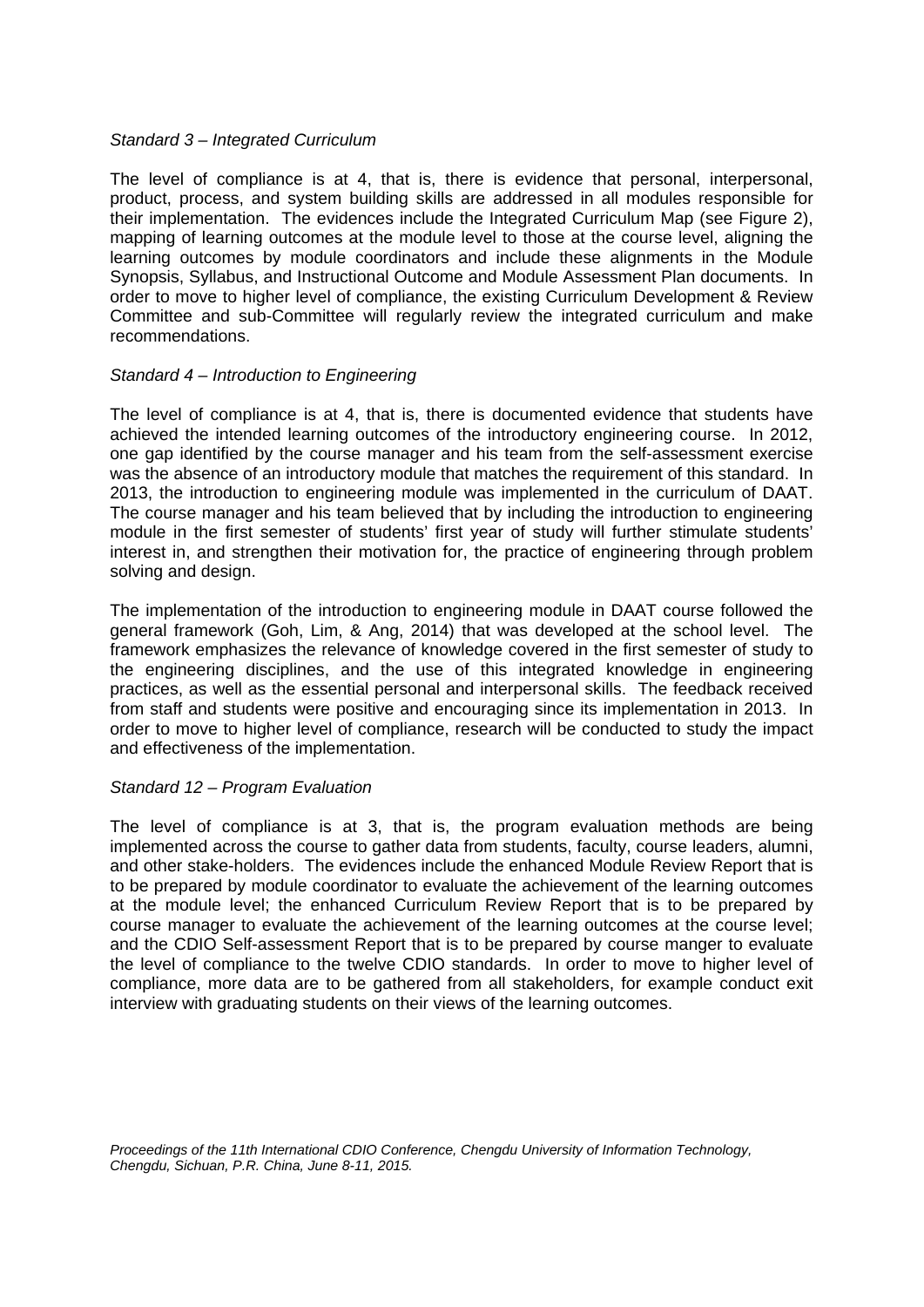

Figure 1. Process to establish and review learning outcomes



Diploma in Aeronautical & Aerospace Technology -- Integrated Curriculum Map

Figure 2. Integrated Curriculum Map

*Proceedings of the 11th International CDIO Conference, Chengdu University of Information Technology, Chengdu, Sichuan, P.R. China, June 8-11, 2015.*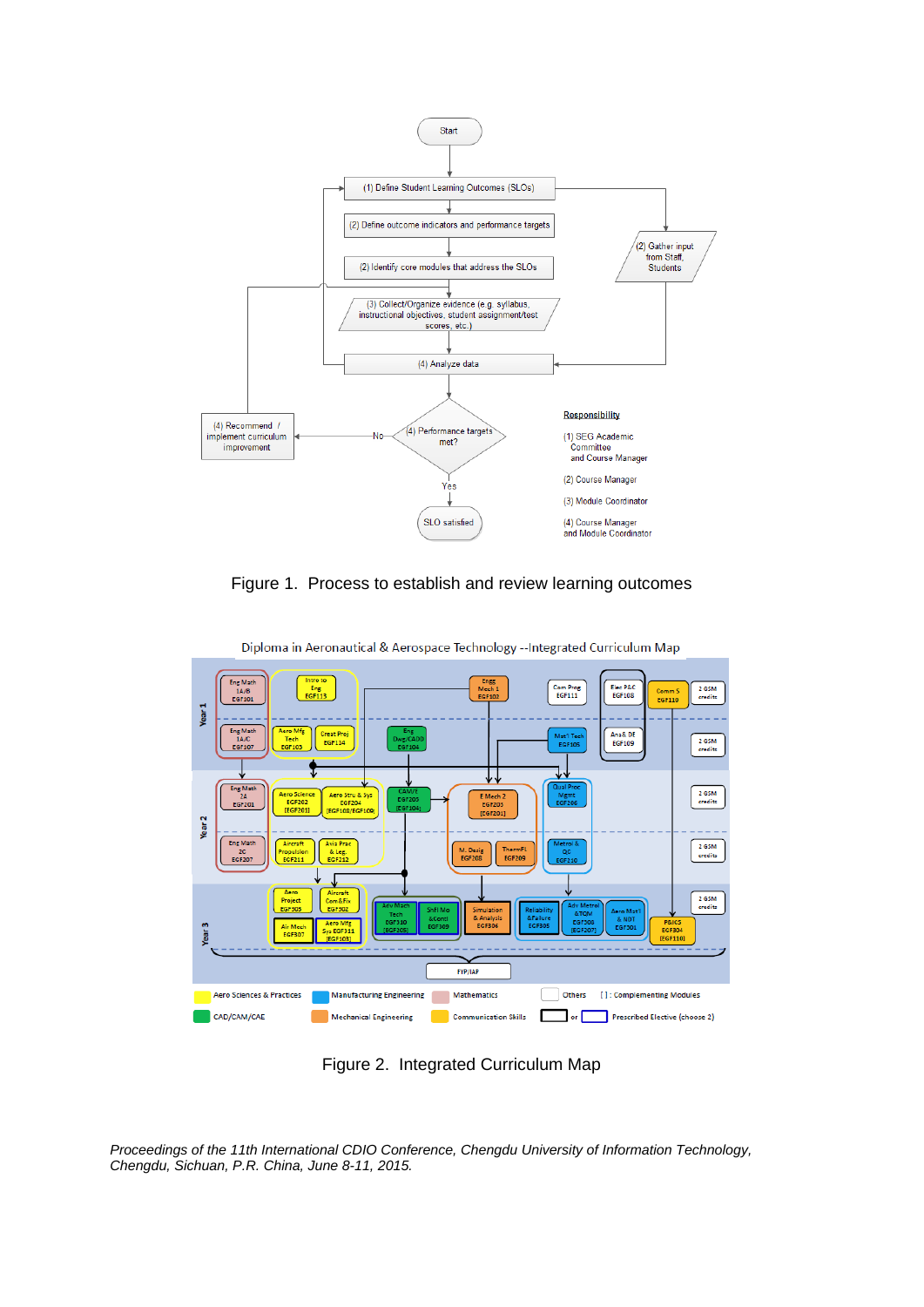# **ACCREDITATION OF DAAT**

As a CDIO collaborator, SEG is committed to perform self-assessment of its courses in seeking not only to meet the CDIO standards but to continuously seek ways to enhance the quality of education and training provided. In the case of DAAT, the CDIO development since 2012 has created some positive impacts and results for its students. These provided the course manager and his team the confidence in getting the course evaluated by an international panel. The purpose is to validate that the DAAT course meets standards of quality set forth by an international accrediting agency and that our graduates are adequately prepared for the practice of aeronautical and aerospace engineering technology worldwide.

Through research and interaction with relevant engineering accreditation agencies such as the Institution of Engineers, Singapore (IES) showed that ABET Accreditation by Engineering Technology Accreditation Commission (ETAC) is the most relevant and suitable accreditation for engineering & technology diploma courses. ABET Accreditation is also recognized by the Council for Higher Education Accreditation (CHEA) in USA and supported by the Singapore Ministry of Education. At the end of 2012, the school decided to have ABET accredited the DAAT course.

The first step towards the accreditation process was to prepare a readiness review report for DAAT which was to be sent to ABET for evaluation in the second quarter of 2013. There are eight ABET general criteria for technology program accreditation:

- 1. Students
- 2. Program Educational Objectives
- 3. Student Outcomes
- 4. Continuous Improvement
- 5. Curriculum
- 6. Faculty
- 7. Facilities
- 8. Institutional support

The emphasis of these criteria is on outcome assessment-based improvement of engineering programs and requires academic programs to define and measure desirable outcomes for their graduates and be engaged in cycles of continuous improvement based on assessment data.

As highlighted by Costa et al (2012), the CDIO standards cover most of the criteria except for Criterion 8 (Institutional Support) and partially for Criterion 1 (Students) and Criterion 7 (Facilities). The following list aspects of ABET criterion that are not covered by CDIO standards:

- Criterion 1 The program must have and enforce policies for accepting both new and transfer students, awarding appropriate academic credit for courses taken at other institutions, and awarding appropriate academic credit for work in lieu of courses taken at the institution. The program must have and enforce procedures to ensure and document that students who graduate meet all graduation requirements.
- Criterion 7 The library services and the computing and information infrastructure must be adequate to support the scholarly and professional activities of the students and faculty.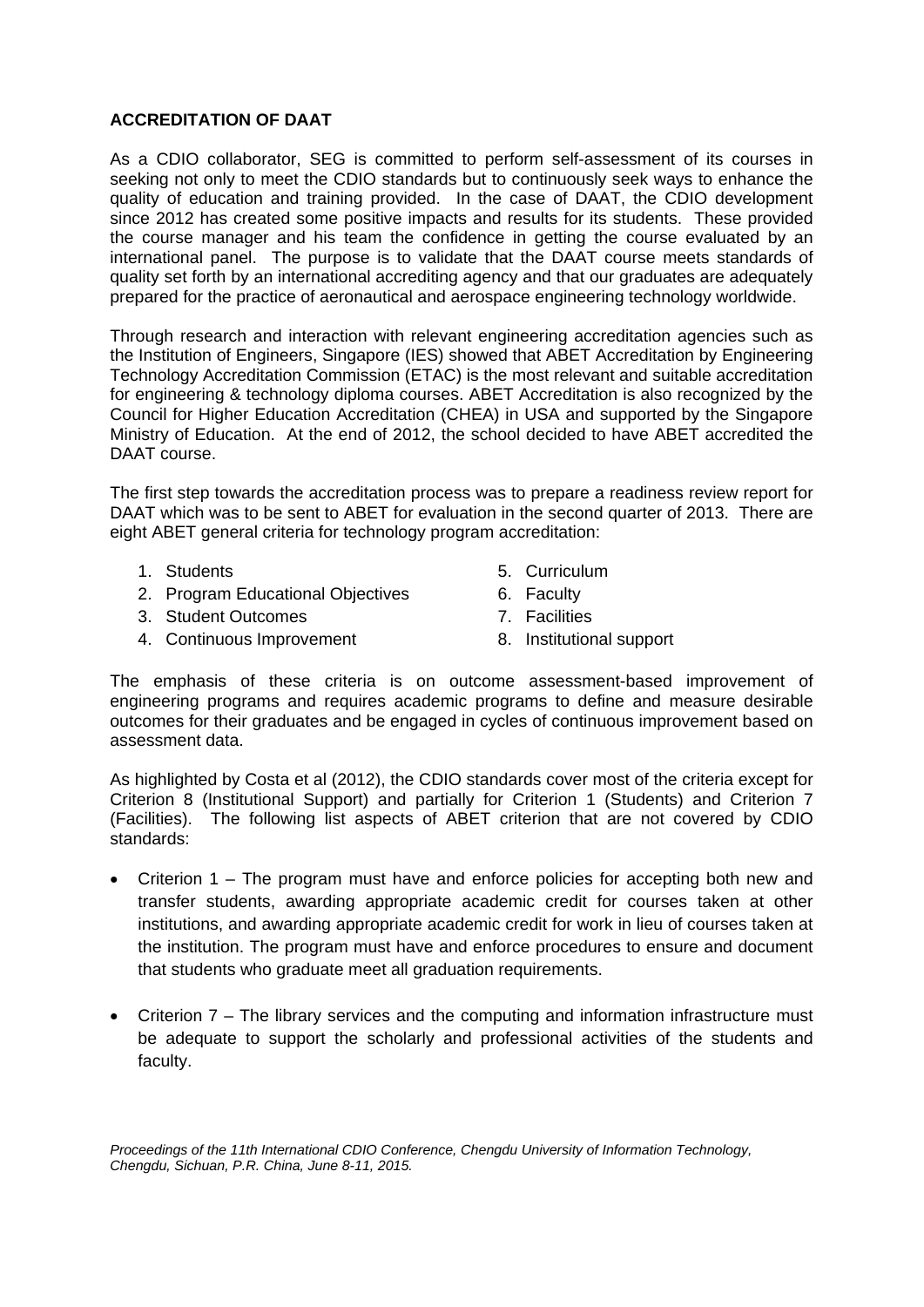• Criterion 8 – Institutional support and leadership must be adequate to ensure the quality and continuity of the program.

These criteria, however, are easily addressed by NYP's ISO-9000 academic quality assurance framework which is a procedural approach to quality assurance. The welldocumented procedures span from the initial intake to course design and development, delivery, assessment and review.

The evidences and action plans that were implemented and documented since 2012 in the annual CDIO self-assessment reports proved to be useful when we prepared the Preliminary Self-Study Report to meet the requirements for all the criteria. In addition, the internal CDIO self-assessment process and experiences have also encouraged more team-based action planning, dissemination of good practices, learning about quality processes, and enhanced status of work. All these contributed to a successful on-site review by the ABET auditors in the fourth quarter of 2013.

The DAAT course was successfully accredited in 2013, making it the first engineering diploma course in Singapore that is accredited by the Engineering Technology Accreditation Commission of ABET. The successful coverage of ABET criteria was possible as NYP's leadership and dedicated colleagues together embrace NYP Organizational Excellence Framework. Such organizational culture and values foster staff to be engaged in program evaluation, rather than merely focused on conforming to the minimum program evaluation requirements. With this deep seated culture, we were able to address all ABET criteria adequately.

#### **CONCLUSION**

Program evaluation is important as it allows the school to determine whether the course is effective in carrying out the planned activities, and the extent to which it is achieving its learning outcomes. Using the CDIO self-assessment rubrics to evaluate a course against the twelve CDIO standards has proven to be useful in course planning and implementation, and collecting the different types of information needed by the management for continuous improvement purposes. This will pave the way for any external evaluation and in the case of DAAT, a successful ABET accreditation.

While CDIO plays a key role in meeting the ABET criteria, the success of the external evaluation within a short span of time is shaped by the strategic foundation for NYP organizational excellence where our staff demonstrated pioneering and can-do spirit as part of a borderless culture. Moving forward, program evaluation using the CDIO selfassessment rubrics will continue to be integrated into the ongoing course development and management and it requires staff to continue to appreciate the value of program evaluation and the impact that decisions have on the course status.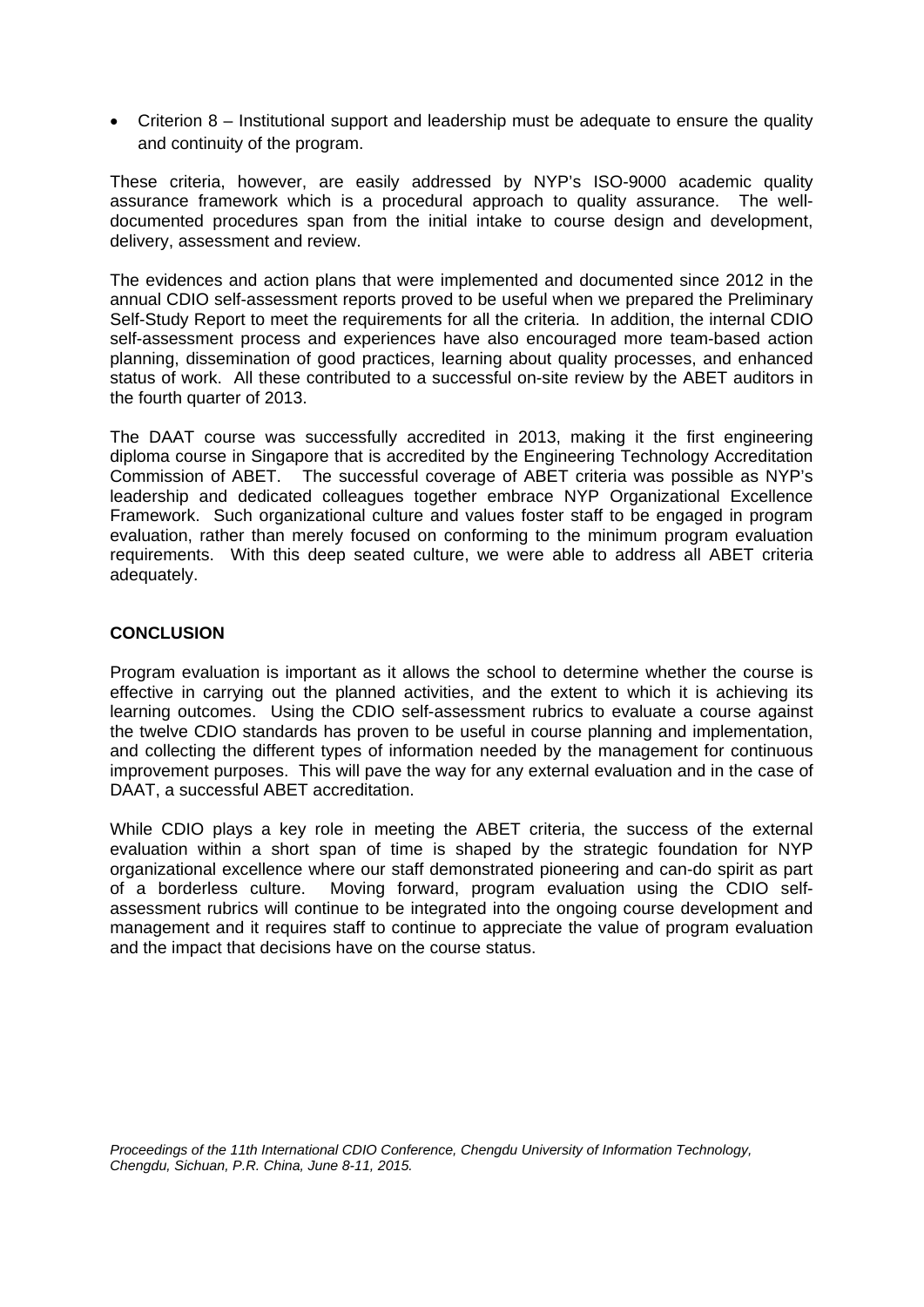# **REFERENCES**

*CDIO Standards V2.0 (with customized rubrics).* (n.d.). Retrieved January 27, 2015, from CDIO: http://www.cdio.org/knowledge-library/documents/cdio-standards-v-20-customizedrubrics

Costa, A., Martins, A., Rodrigues, F., & Rocha, J. (2012). CDIO@ISEP: "A Stairway to Heaven" (A CDIO Contribution to EUR-ACE Certification). *Proceedings of the 8th International CDIO Conference* (p. 17). Brisbane: Queensland University of Technology.

*Criteria for Accrediting Engineering Technology Programs, 2013 - 2014.* (n.d.). Retrieved January 28, 2015, from ABET: http://www.abet.org/DisplayTemplates/DocsHandbook.aspx?id=3150

Chung, Y. (2010). Multiplying Project Experiences for Engineering Students: Accumulated Experience Sharing @ Nanyang Polytechnic. *Proceedings of the 21st Annual Conference for the Australasian Association for Engineering Education* (pp. 106-111). Sydney: N.S.W.: Engineers Australia.

*Examples of Evidence of Compliance with the CDIO Standards v2.0.* (n.d.). Retrieved January 27, 2015, from CDIO: http://cdio.org/knowledge-library/documents/examplesevidence-compliance-cdio-standards-v20

Goh, E., Lim, P., & Ang, C. (2014). Introduction to Engineering – The Nanyang Polytechnic Experience. *Proceedings of the 10th International CDIO Conference* (p. 10). Barcelona: Universitat Politècnica de Catalunya.

Roza, A. d. (2010). Inudstry Linkages @ NYP - Translating Innovative Approaches into Action. *Proceedings of the 6th CDIO Conference.* Montreal: Ecole Polytechnique.

Shankar, R., & Suppiah, S. (2014). A case study on the enhancement of faculty teaching competencies. *Proceedings of the 10th International CDIO Conference* (p. 10). Barcelona: Universitat Politècnica de Catalunya.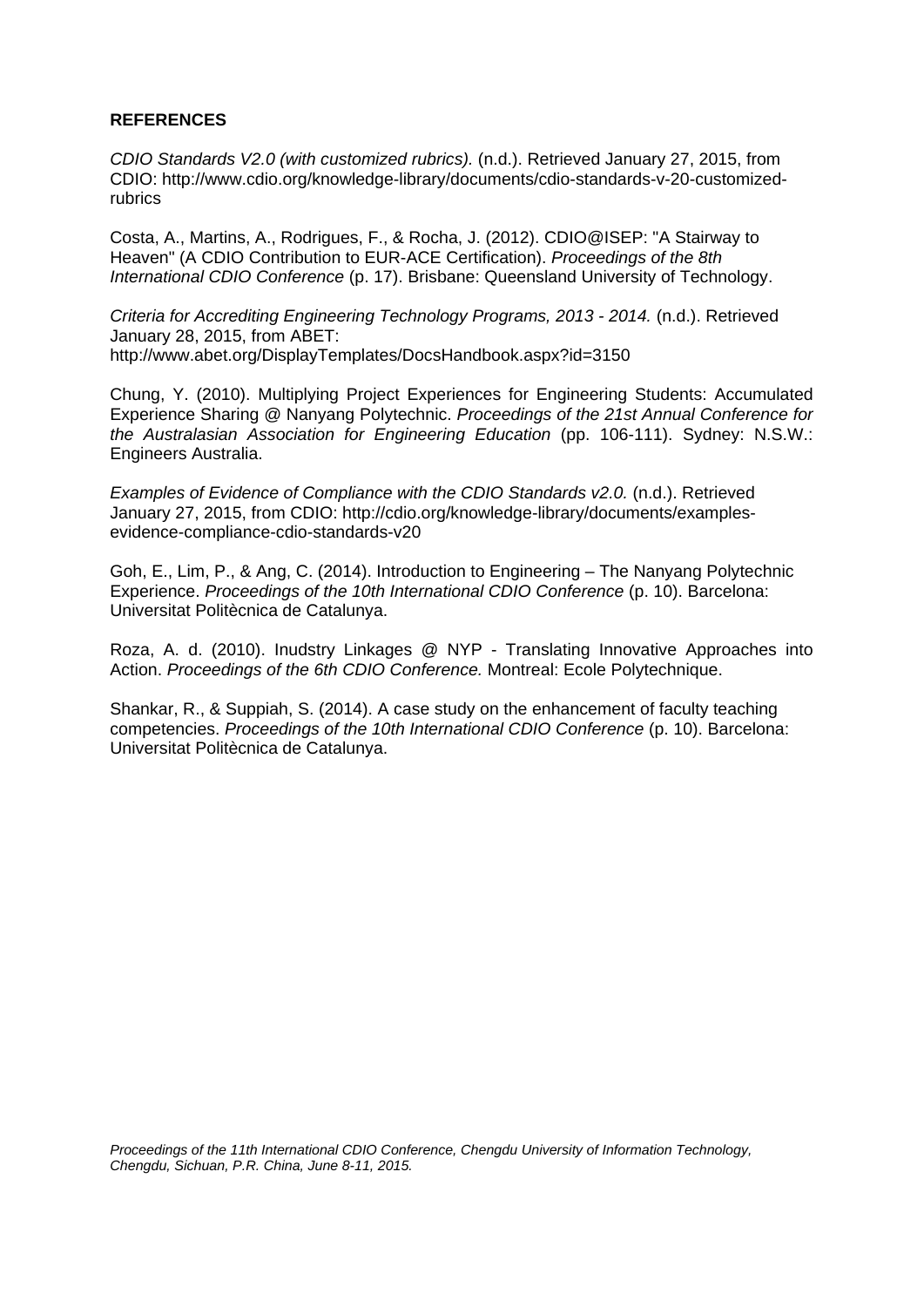# **APPENDIX A – NYP++ FOUNDATION FOR ORGANISATIONAL EXCELLENCE**

The NYP model for organizational excellence is a key enabler for TF. It comprises of 4 components, namely Culture, Concept, Capability and Connection/Collaboration (the 4Cs):

- Culture: We believe that, by design, we have people with a set of common organisational values including, among others, "the can-do spirit" and "borderless teamwork"
- Concept: We believe that we have many innovative systems and processes to deliver the desired outcomes of our mission. They include, among others, the Teaching Factory® concept for effective teaching & learning, the "Innovation Everywhere Framework" to promote innovation & enterprise, and the Accumulated Experience Sharing System (AES®) for knowledge management (Chung, 2010)
- Capability: We know that, to stay relevant to the needs of our customers and stakeholders, our staff and the entire Polytechnic have to possess a strong and comprehensive set of capabilities. Hence there is a lot of emphasis on systematic human capital development and capacity building
- Connection: We are effective and innovative because we are able to collaborate with a wide network of strong partners, leveraging on each other's resources, expertise and capabilities. Our partners include industry and technology leaders, educational & research institutions, and economic & development agencies – both local and international